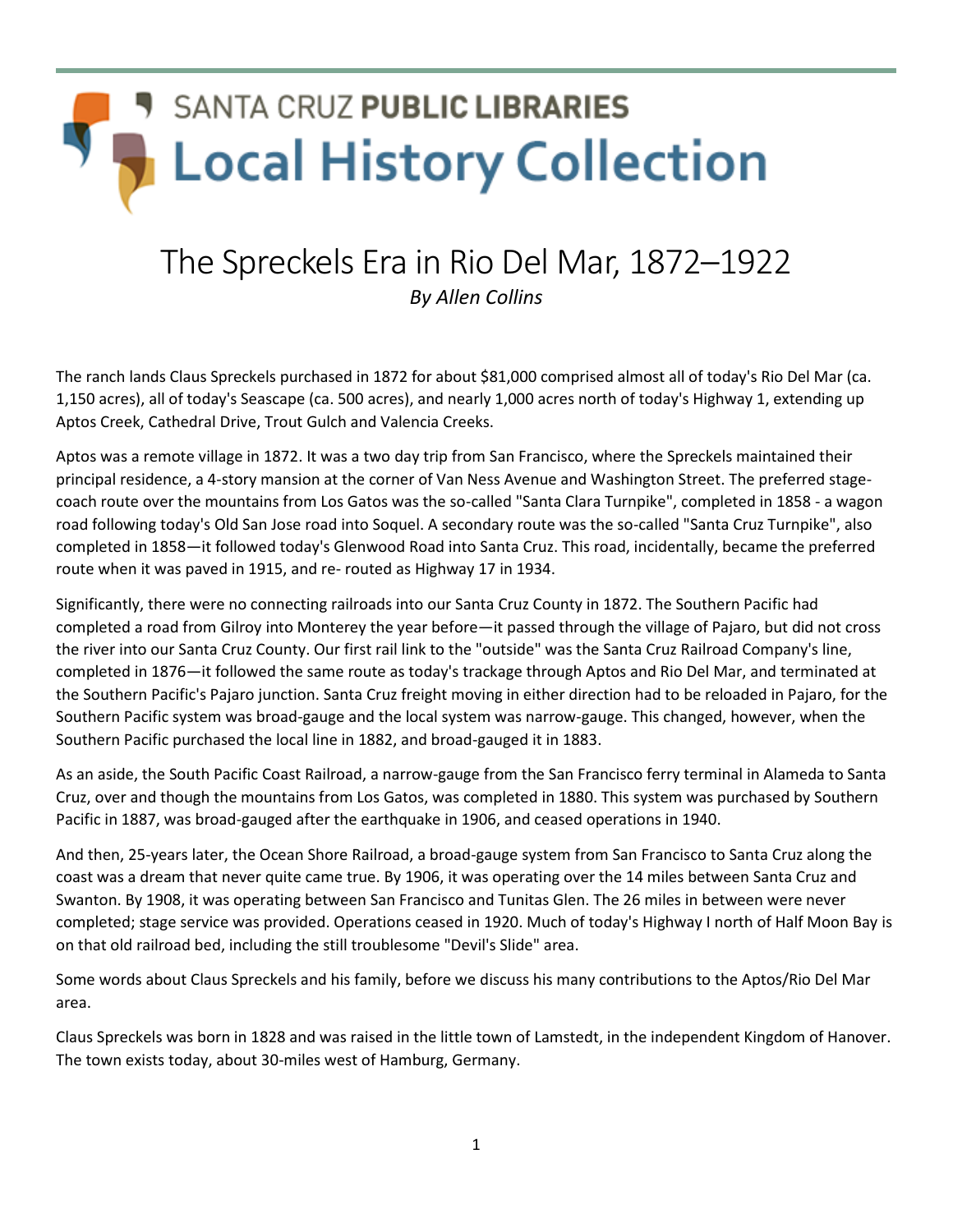All of Europe was in political turmoil while Claus was growing up, particularly the various independent "kingdoms" throughout what we now know as Germany and Poland. It was the long, drawn-out so-called European revolution of the 1840's.

Claus ran away from it all. At age 17 he took a ship to New York, alone. He could speak no English. On exchange, he had less than one U.S. dollar when he stepped onto the streets of the big city. He took a job in a grocery store for \$4.00 per month; the boss provided occasional meals and permitted him to sleep in the store. Five years later, in 1849, he could speak English fluently and he understood the grocery business. It was then that he bought a grocery in Charleston, SC, and went into business for himself.

Anna Christina Mangels, his childhood sweetheart, immigrated to New York in 1849 and found work as a maid. They found each other, married in 1852, and had their first child (John D.) in 1853. A couple of years later, they sold their Charleston store and bought a New York grocery. That didn't work out, so in 1856 they headed for California. It was by ship to Panama, by mule across the Isthmus, and by ship to San Francisco. Claus was 28 and Anna was 26 at this time. In San Francisco, it was another grocery store .. on lower Pine Street.

The S.F. store was not enough to keep Claus busy, so he started a brewery in 1857. In 1863, he sold his store for \$50,000 and his brewery for \$75,000 and organized the small Bay Area Sugar Refinery in San Francisco, and this business, like those before, boomed. In 1866, he reorganized and built the California Sugar Refinery in San Francisco to produce 12 tons per day. By 1869, he was producing 60 tons per day. By 1871, 125 tons per day. In 1881, he completed a whole new refinery in San Francisco, producing 900 tons per day! All of this was from sugar cane imported from Hawaii, the Philippines, China, Java and the Sacramento River Delta (by barge). Traditionally, the brand-name for the Spreckels product was "Sea Island Sugar"—remember?

Try to imagine two small farms outside the village of Lamstedt in the independent Kingdom of Hanover, in the mid-1800s—a town of about 2,500 today 30-miles west of Hamburg, Germany. Claus and brother Peter Spreckels grew up on Farm No. 1. Claus and sister Anna Christina Mangels grew up on Farm No. 2. The four kids went to school together. At about the same time, in the Kingdom of Westphalen, further west, Agnes and (twin) sister Anna Lisette Grosse were growing up an Farm No. 3.

In due time, Claus Spreckels married Anna Mangels (1852); Peter Spreckels married Anna Lisette Grosse (1861); and, Claus Mangels married Agnes Grosse (1862). Agnes died in 1875 at age 31, and Claus remarried Emma L. Zweig in 1876, when he was 44 and she was 36.

If that was not enough, the three men acting as a partnership, organized the Bay Sugar Refinery in 1863 and the California Sugar Refinery in 1866, both headquartered in San Francisco. Considerable family fortunes eventually grew from those beginnings.

Claus and Anna Spreckels had 13 children, but only 5 lived to maturity: John D., Adolph B., Claus A., Rudolph, and Emma.

In 1865, at age 37, Claus Spreckels spent 8 months in Germany, studying sugar beet farming and beet sugar refining sciences and technologies not yet applied successfully in the United States. Unquestionably, the economic potential of sugar from beets, to supplement and/or compete against sugar from cane, had much to do with his purchase of ranch property in Aptos in 1872. The fact is, he planted sugar beets experimentally on the palisades of today's Rio Del Mar within months after acquiring the land, and they did well. Thereupon, in 1873, he induced mid- county farmers to grow sugar beets (by guaranteeing to buy their crops), and built a small refinery in today's Capitola, about where the firehouse now stands—it was the California Sugar Beet Co. That little plant operated from 1874 to 1879, producing 3.5 tons per day of finished product during the season. Shipping was out of Soquel Landing (today's Capitola Wharf), and sugar beets soon became an important mid-county crop.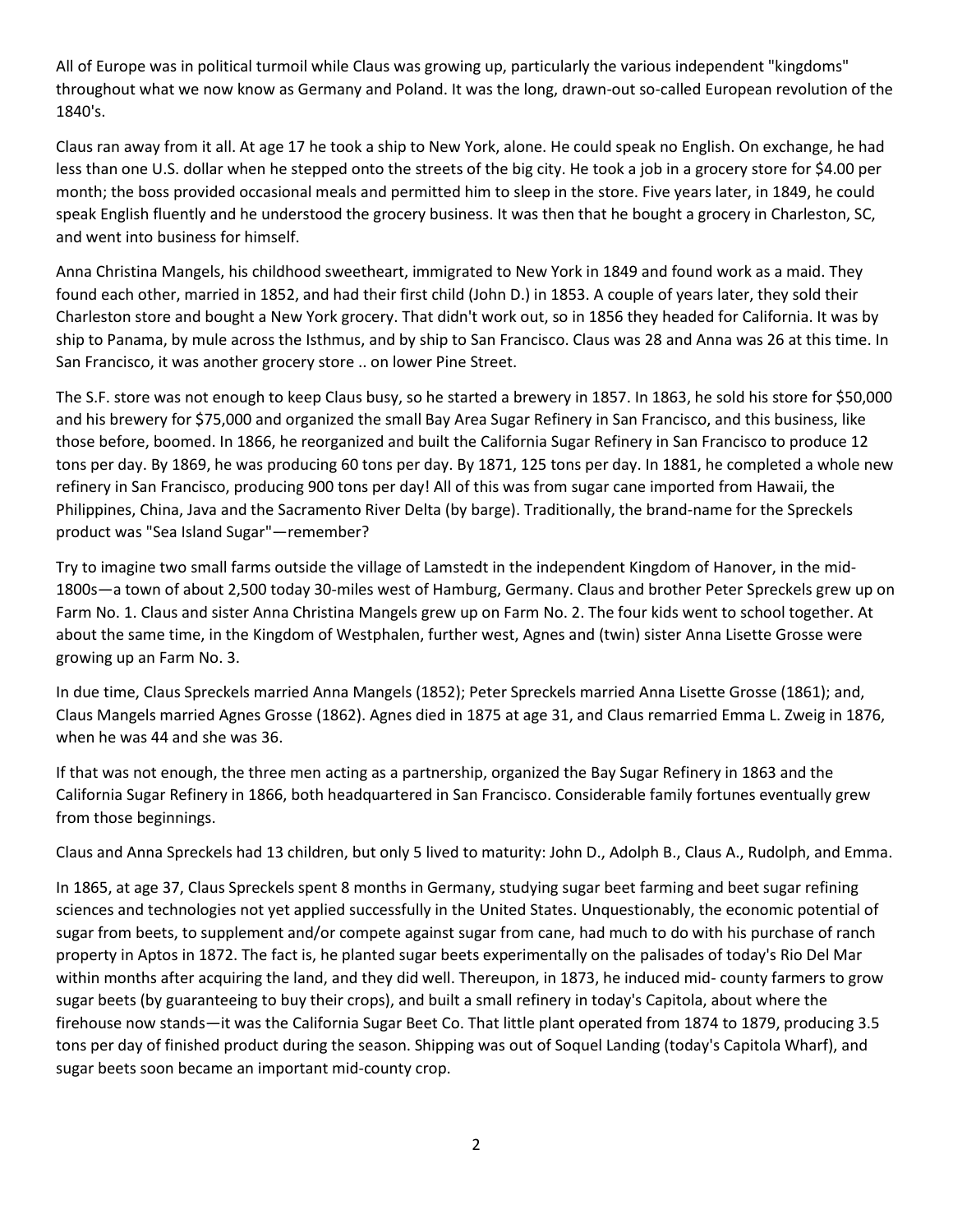It didn't take Claus Spreckels long to realize that the fertile bottom-lands of the vast Pajaro and Salinas valleys were better suited for sugar beet production than the limited bench-lands of our mid-county. Accordingly, he formed the Western Beet Sugar Co. in 1888, and built an enormous refinery in Watsonville on land donated by Charles Ford; 50 tons per day to start, 700 tons per day in 1892, 1,000 tons per day in 1895. This plant operated for 10 years, until it was superseded by an even larger refinery near Salinas—the town that became Spreckels. In 1898 the new plant was producing 3,000-tons per day! Shipping to/from the Watsonville and Salinas plants was mostly by a private Spreckelsowned narrow-gauge railroad system to/from the docks at Moss Landing.

One could argue that the beet sugar industry in the United States was born on the experimental farms of Claus Spreckels 120 years ago, right here in today's Rio Del Mar.

Almost sadly, the Spreckels' Pajaro Valley Consolidated Railroad became obsolete when good roads and dependable trucks came along; the whole system was sold to the Southern Pacific in 1929 for "land value". And then, on July 31, 1982, the 94 year old Spreckels Sugar Refinery in the town of Spreckels was closed permanently, the victim of "progress" in the chemistry of sweetening and the technology of farming and refining.

A man named Frederick Augusta Hihn (pronounced "heen", another German immigrant) had been a prominent entrepreneur in our country for 20 years before Claus Spreckels arrived. Amongst many other things, Hihn had acquired all of the (undeveloped) land comprising today's Capitola, vast timber resources in the Valencia Creek watershed, and strategic parcels of land in and near Aptos Village. Understandably, when (in 1866) the Southern Pacific announced its plans to build a railroad from Gilroy to Monterey, Hihn started promoting a connecting line into Santa Cruz County. The road to Monterey was completed in 1871. Within weeks after Claus Spreckels purchased his Aptos Ranch in 1872, he joined Hihn in promoting (financially and otherwise) a connecting line into Santa Cruz County—it would pass through his property, as well as Hihn's.

Besides the obvious freight advantages, these men saw the economic potential of tourism in mid-county when travel time to the cool coast from the hot valleys and congested Bay Area cities would be reduced from two days to a matter of hours. Claus Spreckels started building an enormous semi-private resort hotel complex in today's Rio Del Mar "flats" the "Aptos Hotel"—it opened for business in June, 1875, 11 months before the first through train passed by. Fred Hihn started developing Soquel landing (Camp Capitola) at about the same time, and in 1880 he built a massive logginglumber camp 3-4 miles up Valencia Creek, complete with a sawmill and a connecting narrow-gauge railroad into Aptos Village.

The main building of Spreckels' "Aptos Hotel" was located near Aptos Creek, on the rise between today's Spreckels and Moosehead Drives, on today's Claus Court. It was huge (170-ft by 130-ft in plan view, 3 stories), and as elegant as it could be in those times: acetylene gas lights in every room, a bathroom on every floor, an elevator (reportedly "the first, south of San Francisco"), enormous high ceiling lobbies and dining rooms beautifully furnished, great verandas with spectacular views across Aptos Creek Lagoon to the beach and bay, manicured landscaping, etc. Across the street (today's Spreckels Drive) was a recreational club, complete with a "game" room, a bowling alley, a bar room, and a convertible dance-hall. Nearby was a gas-lighted pedestrian bridge over the "moat" to "Lover 's Retreat", an island (literally) in Aptos Creek, on which was an outdoor dance pavilion under a natural stand of live oaks. "Lover's Retreat" is known today as Treasure Island, although it is no longer an island. On a shelf overlooking the hotel (today's Wixon Drive) were nine "honeymoon cottages", tastefully appointed, with sweeping views. Down the road (today's Treasure Island Dr.) was a vast livery stable and equestrian center for the convenience of guests. A private residence for the manager was on today's Bay View Court. The first manager was B.F. Bauer, formerly the California State Treasurer. The second manager was John Mangels, a nephew of Anna Spreckels. He had come from Germany and married Emmeline Corcoran, a daughter of James and Mary (Bowen) Corcoran, whose farm surrounded Corcoran Lagoon in Live Oak.

Interestingly, along Spreckels Drive today in the area of Claus Court, there is a distinctive grove of rugged old Cedar-of-Lebanon trees. These were planted as an attraction on the grounds of the Aptos Hotel in the 1870's.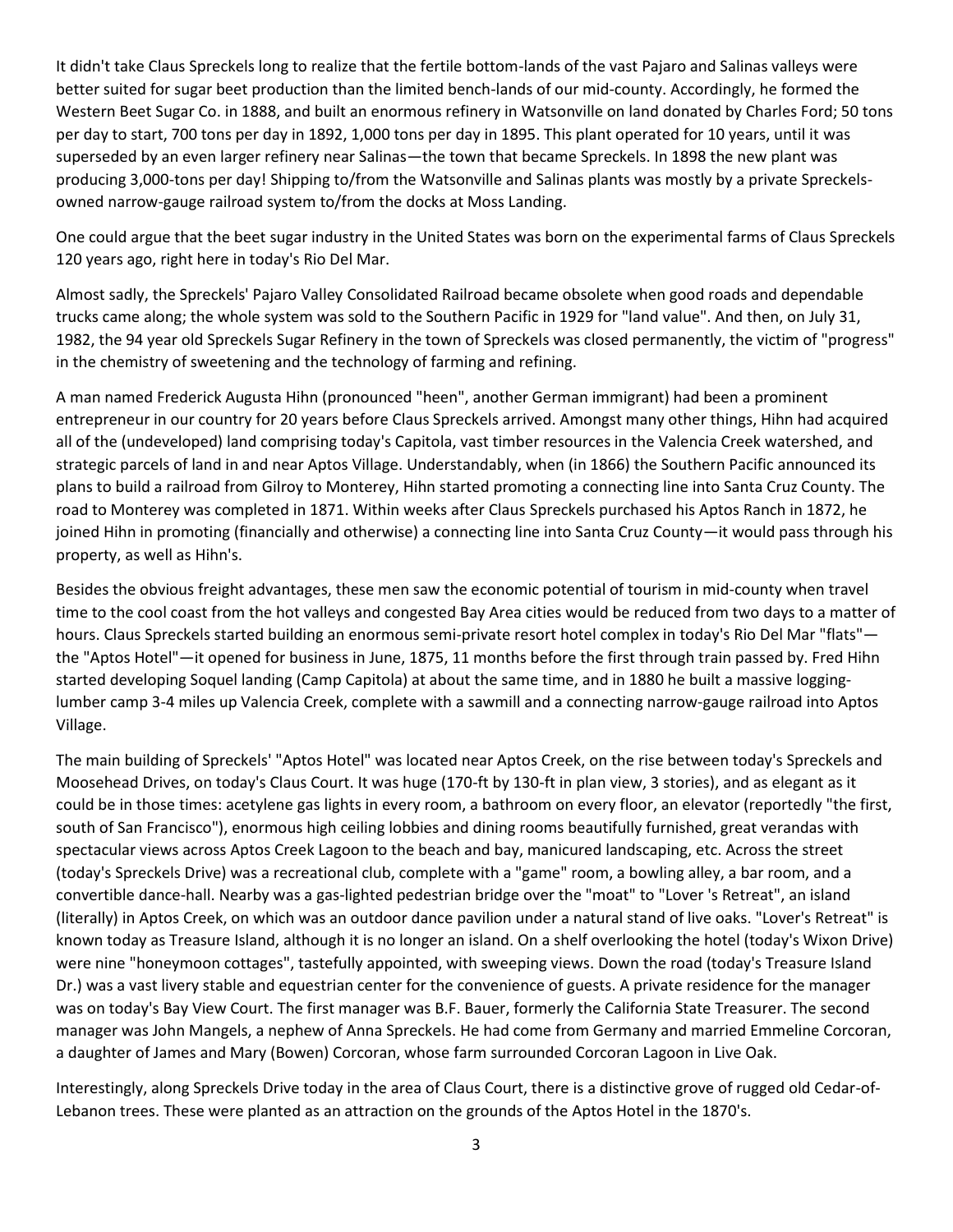The Santa Cruz Sentinel (6-12-1875) described the Aptos Hotel compound as the "Newport of the Pacific", comparing it to Newport, Rhode Island. It was grand and glorious, to be sure, but it failed financially for a number of reasons. Aptos Village became a rough-and-tumble, booming industrial center when the railroad came in to support massive logging and sawmilling operations in the Aptos and Valencia Creek watersheds .. it became unattractive as a resort community. The competition for tourism along the Central Coast intensified, particularly after the more direct railroad from Los Gatos over and through the mountains was commissioned in 1880. As an attraction, the Aptos Hotel was crowded out by Southern Pacific's fabulous Del Monte Hotel (1881), Camp Capitola the "tent city" (1879), the massive Capitola Hotel (1883), the long-famous Sea Beach Hotel at the Santa Cruz beachfront (1886), and others.

The Aptos Hotel was dismantled very carefully in 1896 to avoid vandalism and to salvage the lumber (particularly the massive hand-hewn redwood supporting timbers) which was to be used in constructing the huge beet sugar refinery complex near Salinas; the town of Spreckels. The nine "honeymoon" cottages at the Aptos Hotel were moved to Spreckels, to become employee residences.

The Spreckels family completed an enormous 2-story ranch home for themselves in the 1870s. From a knoll, it faced the Coast Road (Soquel Drive) diagonally across today's freeway from the Arco Service Station in Rio Del Mar. With its columned verandas all around the first floor and open porches all around the second floor, it was a landmark for 50 years. It burned to the ground in 1929—two lovely old magnolia trees out front and the concrete foundations are all that remain to mark the spot. The ranch buildings (barns, stables, maintenance shops, equipment sheds, etc.) and corrals were located where today's Rio Del Mar interchange extends north from the freeway, in the general area of today's Redwood Village and Pacific Telephone's regional center.

The view from the Spreckels' home was across the Coast Road (Soquel Drive) to Valencia Lagoon and the oak-studded ridge comprising the north section of today's Rio Del Mar. That lagoon, incidentally, was a sizeable body of water before the freeway cut through it in 1948—what is left today is the fenced-off breeding ground for our rare, near-extinct longtoed salamanders. The Spreckels built a 12-ft high wooden fence around 170-acres of that oak-studded ridge to create a park, which they stocked with deer and elk—a private hunting preserve. That fence ran along today's Bonita Drive on the north side of the ridge, and today's Monterey Drive on the south side of the ridge. It zigzagged across the ridge about opposite today's Golf Lodge. Valencia Lagoon was the "water hole" for the deer and the elk. It was from this game reserve that the Deer Park Tavern and Shopping Center were named.

Interestingly, the Spreckels clan built four architecturally similar homes between 1873 and 1888. The first was for Claus and Anna (Mangels) Spreckels, as described above. The second was for John and Emmeline (Corcoran) Mangels on Eay View Court in Rio Del Mar (he was a nephew of Claus and Agnes (Grosse) Mangels; she was a daughter of James Corcoran, for whom Corcoran Lagoon in Live Oak was named)—it was smaller, and was torn down by the Rio Del Mar developers in 1925. The third was for Claus and Anna (Mangels) Spreckels in the Punahou District of Honolulu—it was almost identical to the first; it was partially dismantled and moved in 1915, and burned in 1954. The fourth was for Claus and Anna (Zweig) Mangels in 1888 (he was brother-in-law and business partner of Claus Spreckels; a second marriage for him) a mile up Aptos Creek from the village; it was almost identical to the first and third. The "Mangels' House" is a well preserved historical monument; a popular bed-and-breakfast operation today.

A gentleman named Peter Larsen, a Danish immigrant, was the resident ranch and project manager for Spreckels from the beginning, in 1872. The Larsen's home (provided by the Spreckels) was across the Coast Road (Soquel Drive) from the barn yards; it backed-up to today's Arco Service Station in Rio Del Mar and stood in the middle of today's freeway. The Larsens raised five children in that home—daughter Norma (Mrs. Roy Day—Day Valley fame), a widow, was living with a niece (Mrs. Frank B. Lewis) in Rio in 1982. That home, incidentally, was acquired by George Carroll Humes (Humes Avenue and Humes Court in Rio) in 1924. His sister, Harriett Humes Sweet converted the downstairs to the Deer Park Tea Room, which became the social center of the community and was the forerunner of the now famous Deer Park Tavern, before and after the freeway in 1948.